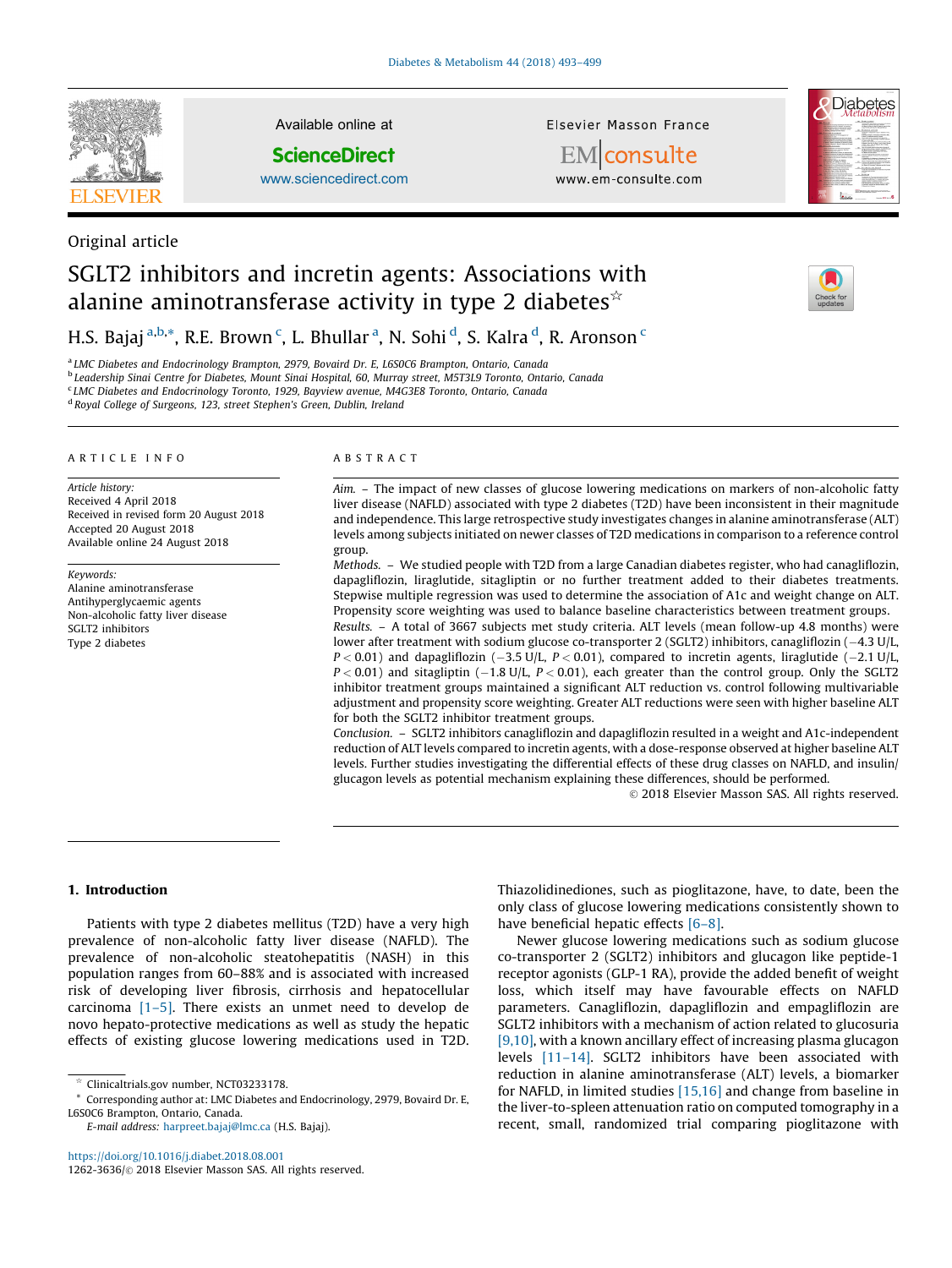ipragliflozin [\[17\]](#page-5-0). GLP-1 RA and dipeptidyl peptidase-4 (DPP-4) inhibitors have similar mechanisms of action in T2D i.e. glucosedependent insulin secretion together with inhibition of glucagon release. Additionally, GLP-1 RAs delay gastric emptying and lead to a reduction in appetite  $[18]$ . A meta-analysis of four observational studies suggested that sitagliptin and liraglutide similarly decreased ALT levels [\[19,20\]](#page-5-0). In a small, controlled trial of NASH patients with or without T2D – with 45 patients completing liver biopsies – liraglutide was associated with resolution of NASH, however these benefits were found to be proportional to the amount of weight loss [\[20\]](#page-5-0). By contrast, in a recently published controlled trial, 12 weeks of liraglutide or sitagliptin treatment did not reduce hepatic steatosis or fibrosis in patients with T2D [\[21\].](#page-5-0)

Hence, the glucose – and weight-independent effects of newer glucose lowering medications (SGLT2 inhibitors and incretin agents) on markers of NAFLD have been equivocal – with no direct comparison to date. Thus, in the present large retrospective study, we investigate the effects of two SGLT2 inhibitors (canagliflozin and dapagliflozin), a DPP-4 inhibitor (sitagliptin) and a GLP-1 RA (liraglutide) on ALT levels among patients with T2D in comparison to a reference control group. We further investigate the independence of these effects from A1c and weight change using multivariable adjustment. Propensity score methods were also used to balance baseline covariates between treatment groups.

# 2. Material and methods

#### 2.1. Study design

This retrospective study was conducted using an electronic registry of patients followed in seven Ontario-based LMC Diabetes & Endocrinology (LMC) centres. LMC is a multi-site, communitybased, specialist-led, referral-based, multidisciplinary clinic group with a shared single electronic medical record. The LMC registry has been previously described [\[22,23\]](#page-5-0).

The study population was chosen based on a pre-defined protocol, approved by an Ethics Review Board and registered on clinicaltrials.gov (NCT03233178). Inclusion criteria were patients:

- with type 2 diabetes who had previously provided consent for their registry data to be used for clinical research;
- who had started treatment with any one of the four glucose lowering medications (canagliflozin, dapagliflozin, sitagliptin and liraglutide) between January 1, 2012 and October 31, 2016;
- $\bullet$  with medication persistence documented for  $>3$  months on at least one follow-up clinic visit;
- with one or more ALT lab values obtained in Ontario within 6 months prior (baseline) and 6 months after (follow-up) starting the medication and;
- who had baseline values for HbA1c and body weight. Baseline ALT was the closest measurement prior to starting the medication.

Follow-up ALT was the last measurement, while the patient was still on the medication, within 6 months after starting. Control group included any patient with type 2 diabetes that did not have a glucose lowering medication added between June 1, 2014 and May 31, 2015. Patients were excluded if they had an A1c  $\leq$ 7.0% at baseline, if they were enrolled in a research protocol with an investigational therapy, or if more than one glucose lowering medication was initiated simultaneously. Other exclusions were made for pregnancy, bariatric surgery, and known hepatic disorders, including hepatitis B, hepatitis C, history of liver transplant or documented history of alcohol abuse. Patients were only included in the final treatment groups if they had values for ALT, A1c and weight at baseline. All patients had complete information for demographic variables, duration of diabetes, and concomitant glucose lowering medications. The study was funded independently by LMC Diabetes & Endocrinology, with no external funding source. This study was carried out in accordance with the principles of the Declaration of Helsinki (2004 version).

#### 2.2. Data analysis

Baseline characteristics were summarized as mean  $\pm$  standard deviation or percentages for continuous variables and categorical variables, respectively. Baseline characteristics between the 5 patient treatment groups were compared using the population standardized differences, which is an appropriate criterion for assessing covariate balance between  $>$ 2 treatment groups [\[24\].](#page-5-0) This was calculated as the difference between the mean of a covariate for a given treatment and the unweighted mean of a covariate for the pooled sample across all treatments, divided by the standard deviation of the covariate for the pooled sample across all treatments. For the purpose of this study, a standardized difference of < 0.20 was considered small and the variables between the groups were considered to be balanced [\[24\].](#page-5-0)

To control for differences in baseline characteristics between the treatment groups, we applied the inverse probability of treatment weighting of the propensity score, defined as the probability of treatment assignment conditional on measured baseline covariates [\[25\]](#page-5-0). In our study, propensity scores were estimated for each treatment group by a multinomial logistic regression model, with treatment group as the dependent variable, and the following baseline variables as covariates: age, gender, ALT, A1c, weight, insulin use, and interaction terms for age and A1c, and age and weight. Treatment weights were calculated as the reciprocal of the probability that a patient received the treatment they received. Comparisons within treatment groups from baseline to follow-up for ALT, A1c, body weight and waist circumference were performed using paired t-tests. A regression model was used to assess differences in ALT change between the 5 treatment groups, using the SURVEYREG procedure in SAS to account for the weighting. Stepwise multivariable regression analysis was conducted with serial adjustment for A1c change, weight change and both combined.

Stratified analyses for baseline ALT were then performed within the weighted sample: stratifying by a clinical cut-off value of ALT  $<$  or  $\geq$ 30 IU/L as well as stratifying by baseline ALT tertiles. All analyses were conducted using SAS version 9.4 (Cary, North Carolina).

# 3. Results

A total of 3844 patients met the study criteria. One hundrend and seventy-seven patients with very small propensity scores  $(<0.001$ ) were excluded. The final sample size of the five treatment groups analyzed was: canagliflozin = 1325, dapagliflozin = 730, sitagliptin = 661, liraglutide = 521 and control group = 430. Baseline characteristics, including background glucose lowering medications, as well as doses of the newly added SGLT2 inhibitor or incretin agent for each treatment group are listed in [Table 1.](#page-2-0) Weighting the sample successfully balanced all the baseline characteristics (standardized difference <0.20), with the exception that the control group still had a higher mean age compared to the population. Mean times for follow-up ALT after drug initiation were similar across the treatment groups.

All four treatment groups showed a significant reduction in ALT on follow-up [\(Table 2\)](#page-2-0): canagliflozin  $-4.3 \pm 11.8$  IU/L, dapagliflozin  $-3.5 \pm 14.3$  IU/L, sitagliptin  $-1.8 \pm 15.6$  IU/L, liraglutide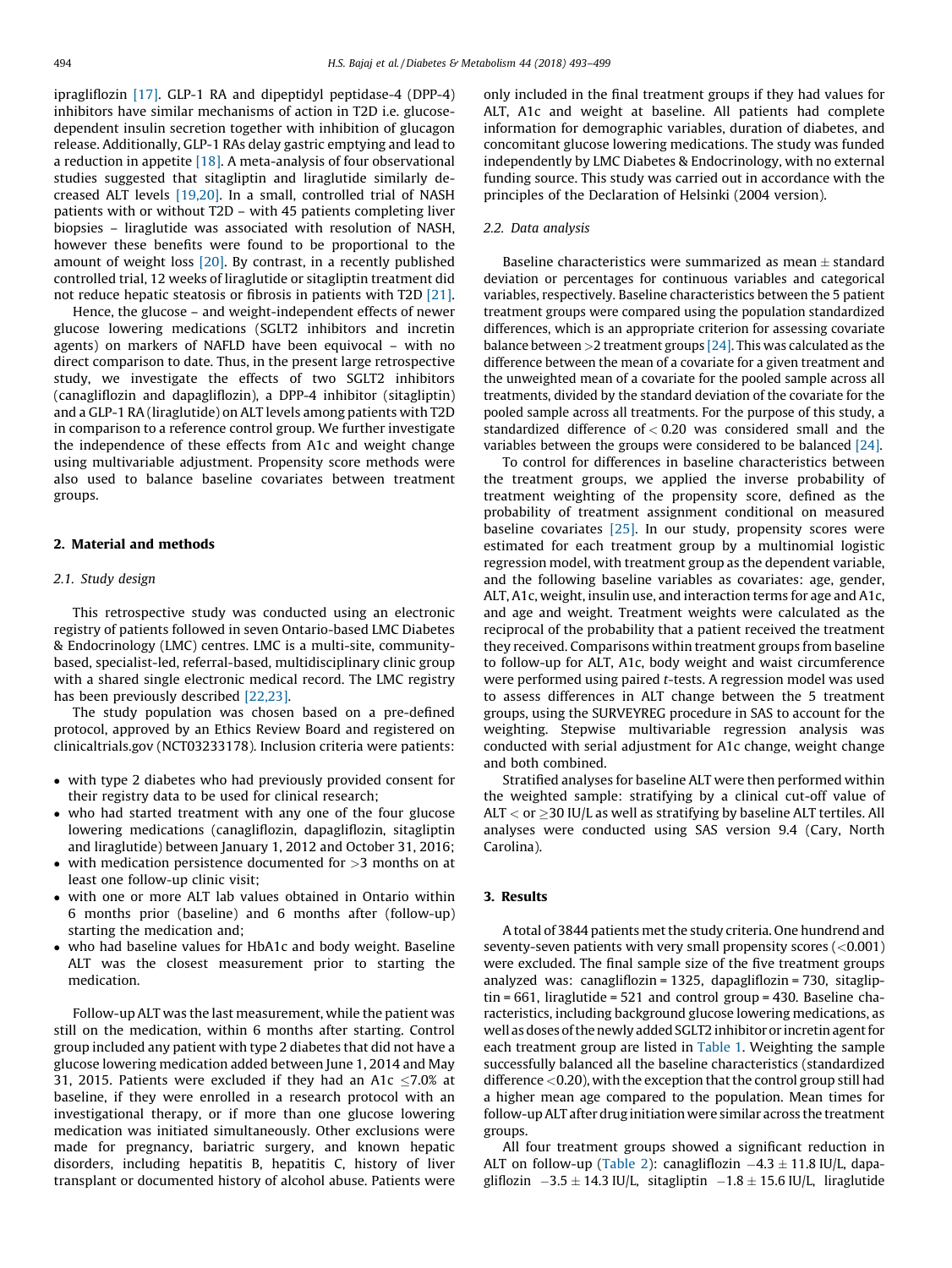#### <span id="page-2-0"></span>Table 1

Baseline characteristics of the canagliflozin, dapagliflozin, sitagliptin, liraglutide and control group.

|                                                      | Canagliflozin   | Dapagliflozin           | Sitagliptin              | Liraglutide              | Control                 | Population      |
|------------------------------------------------------|-----------------|-------------------------|--------------------------|--------------------------|-------------------------|-----------------|
| $\boldsymbol{n}$                                     | 1325            | 730                     | 661                      | 521                      | 430                     | 3667            |
| Age, (years)                                         | $60 \pm 10$     | $58 \pm 10^{\rm a}$     | $64 \pm 11^{a}$          | $58 \pm 90^{\circ}$      | $70 \pm 12^{a,b}$       | $61 \pm 11$     |
| Males, $(\%)$                                        | 58              | 57                      | 57                       | 56                       | 57                      | 57              |
| Diabetes duration, (yrs)                             | $14 \pm 7$      | $13 \pm 7$              | $13 \pm 8$               | $14 \pm 7$               | $18 \pm 9^a$            | $14 \pm 8$      |
| ALT, $(IU/L)$                                        | $30.6 \pm 17.2$ | $31.4 \pm 19.3$         | $28.3 \pm 17.4$          | $31.7 \pm 17.5$          | $23.6 \pm 12.8^{\circ}$ | $29.7 \pm 17.4$ |
| A1c, $(\%)$                                          | $8.5 \pm 1.1$   | $8.6 \pm 1.2$           | $8.4 \pm 1.2$            | $8.6 \pm 1.2$            | $7.9 \pm 1.0^a$         | $8.5 \pm 1.2$   |
| A <sub>1</sub> c, (mmol/mol)                         | $69 \pm 12$     | $70 \pm 13$             | $68 \pm 13$              | $70 \pm 13$              | $63 \pm 11$             | $69 \pm 13$     |
| Weight, (kg)                                         | $91 \pm 20$     | $88 \pm 19$             | $83 \pm 18^{a}$          | $100 \pm 21^{a}$         | $84 \pm 20^{\circ}$     | $89 \pm 21$     |
| BMI, $\left(\frac{kg}{m^2}\right)$                   | $32 \pm 6$      | $31 \pm 6$              | $30 \pm 6^a$             | $35 \pm 6^a$             | $31 \pm 6$              | $32 \pm 6$      |
| Waist circumference, (cm)                            | $107 \pm 14$    | $105 \pm 13$            | $103 \pm 14^a$           | $114 \pm 15^a$           | $104 \pm 15$            | $106 \pm 15$    |
| $FPG$ , $(mmol/L)$                                   | $9.3 \pm 2.8$   | $9.3 \pm 2.4$           | $8.9 \pm 2.7$            | $9.3 \pm 2.8$            | $8.3 \pm 2.6^a$         | $9.4 \pm 2.9$   |
| Triglycerides, (mmol/L)                              | $1.86 \pm 1.46$ | $1.91 \pm 2.32$         | $1.85 \pm 1.51$          | $1.99 \pm 1.18$          | $1.56 \pm 0.98^a$       | $1.90 \pm 1.60$ |
| Insulin, $(\%)$                                      | 47              | 45                      | 28 <sup>a</sup>          | 50                       | 74 <sup>a</sup>         | 47              |
| Metformin, (%)                                       | 96              | 96                      | 97                       | 96                       | 63 <sup>a</sup>         | 92              |
| Sulfonylurea, (%)                                    | 45              | 46                      | 39                       | 47                       | 22 <sup>a</sup>         | 42              |
| Dose of newly added glucose lowering medication, (%) | 100 mg: 73      | 5 mg: 54                | $50 \,\mathrm{mg}$ : 19  | $0.6$ mg: $8$            |                         |                 |
|                                                      | 300 mg: 27      | $10 \,\mathrm{mg}$ : 46 | $100 \,\mathrm{mg}$ : 81 | $1.2 \,\mathrm{mg}$ : 59 |                         |                 |
|                                                      |                 |                         |                          | $1.8 \,\mathrm{mg}$ : 23 |                         |                 |

Data is presented as mean  $\pm$  SD or as a %. ALT: alanine amino transferase; BMI: body mass index; FPG: fasting plasma glucose.

Standardized dfference  $\geq$ 0.20 before weighting.

 $<sup>b</sup>$  Standardized difference  $\geq$ 0.20 after weighting.</sup>

 $-2.1\pm13.9$  IU/L, (all  $P$   $<$  0.01), while ALT remained unchanged in the control group. A1c reduction was observed at follow-up in each of the 5 treatment groups. Canagliflozin, dapagliflozin and liraglutide were each associated with significant weight loss and waist circumference reduction, whereas the sitagliptin and control groups showed minimal changes in weight and waist circumference.

Unadjusted ALT change from baseline was similar for intraclass comparisons [\(Fig. 1](#page-3-0)): SGLT2 inhibitors (canagliflozin vs. dapagliflozin), and incretin agents (sitagliptin vs. liraglutide). After stepwise adjustment for A1C change, weight change separately or combined adjustment for A1C and weight change, only the SGLT2 inhibitors (canagliflozin or dapagliflozin) showed significant ALT change vs. all other treatment groups, (except for the dapagliflozin vs. sitagliptin comparison, which did not reach statistical significance). On the other hand, for the incretin agents (sitagliptin or liraglutide), the unadjusted mean ALT was reduced compared to the control group however, and even these comparisons lost statistical significance following adjustment for A1c change ([Fig. 1](#page-3-0)). Notably, adjustment for weight change resulted in loss of significant differences for liraglutide vs. control, but not for sitagliptin vs. control comparisons (–2.3 IU/L,  $P$  < 0.01).

Propensity score weighting ([Fig. 2](#page-3-0)) showed similar findings to multivariable adjustment. In weighted between-group comparisons, statistically significant comparisons of ALT change were observed only for the SGLT2 inhibitors: canagliflozin vs. sitagliptin  $-2.2$  (SE 0.7) IU/L (P < 0.01), canagliflozin vs. liraglutide  $-2.9$  (SE 0.8) IU/L (P  $<$  0.01) and canagliflozin vs. control  $-4.9$  (SE 1.6) IU/L (P  $<$  0.01); dapagliflozin vs. liraglutide  $-1.9$  (SE 0.9) IU/L (P = 0.03) and dapagliflozin vs. control  $-3.8$  (SE 1.6) IU/L (P = 0.02).

Stratified analyses for baseline ALT were performed within the weighted sample in two ways: stratifying by a clinically-relevant cut-off value of ALT < or  $\geq$  30 IU/L ([Fig. 3\)](#page-4-0) and stratifying by baseline ALT tertile. Mean baseline ALT was  $20.1 \pm 8.4$  IU/L and  $44.9 \pm 27.1$  IU/L for the ALT < 30 IU/L and ALT  $\geq$ 30 IU/L sub-groups, respectively. Mean baseline ALT levels were  $15.7 \pm 3.3$  IU/L,  $25.5 \pm 3.1$  IU/L and  $47.9 \pm 19.1$  IU/L for each of the three tertiles. Among patients with low ALT at baseline (<30 IU/L), canagliflozin had significantly greater reductions in ALT compared to sitagliptin, liraglutide and the control group. Among patients with high ALT  $(>30$  IU/L) [\(Fig. 3](#page-4-0)) and patients in the highest ALT tertile, canagliflozin had significantly greater reductions in ALT compared to the control group and liraglutide, while dapagliflozin had significantly greater reductions in ALT compared to liraglutide. Among patients in the second ALT tertile, both canagliflozin and dapagliflozin had significantly greater reductions in ALT compared to the control group. There were no statistically significant differences in ALT change between treatment groups for the lowest tertile of baseline ALT.

### 4. Discussion

In this retrospective study, two novel findings have emerged. Firstly, subjects with T2D initiated on SGLT2 inhibitors had clinically and statistically significant reductions in ALT levels (especially in the sub-groups with high baseline ALT), with a comparatively smaller reduction in ALT levels for incretin-based treatments. Secondly, the beneficial effects of SGLT2 inhibitors on ALT levels are independent of the changes in A1C and weight, unlike the effects of incretin agents which appear to be mediated through the A1c and weight reduction.

To our knowledge, this report is the first published study to compare and contrast ALT levels between the newer glucose lowering medication classes (SGLT2 inhibitor, DPP-4 inhibitor and

#### Table 2

Within group three-six month changes in clinical outcomes.

|                           | Canagliflozin   | Dapagliflozin          | Sitagliptin           | Liraglutide           | Control        |
|---------------------------|-----------------|------------------------|-----------------------|-----------------------|----------------|
| ALT, $(IU/L)$             | $-4.3 + 11.8a$  | $-3.5 + 14.3a$         | $-1.8 + 15.6^{\circ}$ | $-2.1 + 13.9^{\circ}$ | $0.3 + 11.1$   |
| A1C, $(\%)$               | $-0.8 + 1.0a$   | $-0.8 \pm 1.2^{\rm a}$ | $-0.8 + 1.2a$         | $-0.8 + 1.2a$         | $-0.1 + 0.8a$  |
| A1c, (mmoL/moL)           | $-8.7 \pm 10.9$ | $-8.7 \pm 13.1$        | $-8.7 + 13.1$         | $-8.7 + 13.1$         | $-1.1 \pm 8.7$ |
| Body weight, (kg)         | $-2.5 + 3.2a$   | $-2.0 + 2.9a$          | $-0.6 + 2.7a$         | $-2.2 + 3.6^{\circ}$  | $0.2 \pm 2.6$  |
| Waist circumference, (cm) | $-1.3 + 4.2a$   | $-1.8 + 3.8a$          | $-0.8 + 4.2$          | $-1.2 + 5.3a$         | $0.6 + 3.8a$   |

Data is presented as mean  $\pm$  SD. ALT: alanine aminotransferase.

Significant change from baseline ( $P < 0.01$ ).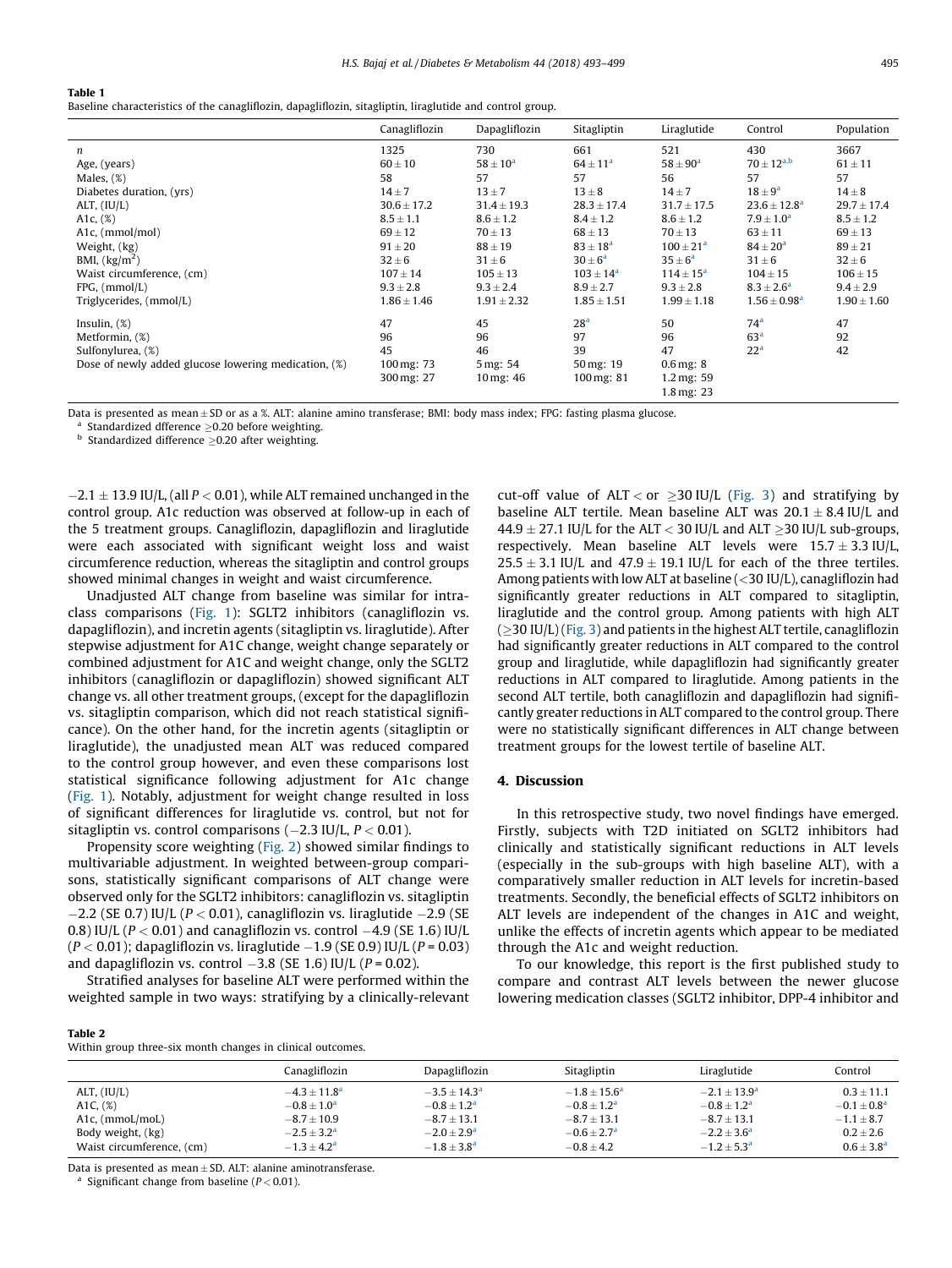

Fig. 1. Comparison of ALT change between canagliflozin, dapagliflozin, sitagliptin, liraglutide and control: unadjusted, A1c adjusted, weight adjusted and fully adjusted (A1c and weight adjusted) models. \*: significantly different compared to control ( $P < 0.05$ );  $\pm$ : significantly different compared to liraglutide ( $P < 0.05$ );  $\pm$ : significantly different compared to sitagliptin ( $P < 0.05$ ).

GLP-1 RA). Overall, our study results are consistent with the limited available literature, generally studying SGLT2 inhibitors and incretin agents separately, which has suggested a potential beneficial effect of these newer glucose lowering medications on biomarkers of NAFLD [\[15–17,19\]](#page-5-0). Similar to our study results, the beneficial hepatic effects associated with liraglutide were found to be proportional to the amount of weight loss in the Liraglutide Efficacy and Action in NASH (LEAN) trial [\[20\].](#page-5-0) Our study adds to this literature by suggesting that the reduction in ALT levels is higher for SGLT2 inhibitors compared to incretin agents – especially in the sub-group with higher baseline ALT. In addition, our finding of an independent ALT reduction effect with SGLT2 inhibitor initiation stands in contrast to a recent analysis of pooled phase 3 randomized control trial data, which attributed the



Fig. 2. Comparison of ALT change between canagliflozin, dapagliflozin, sitagliptin, liraglutide and control using inverse probability of treatment weighting. \*: significantly different compared to control ( $P < 0.05$ );  $\pm$ : significantly different compared to liraglutide ( $P < 0.05$ );  $\pm$ : significantly different compared to sitagliptin ( $P < 0.05$ ).

<span id="page-3-0"></span> $\overline{\phantom{a}}$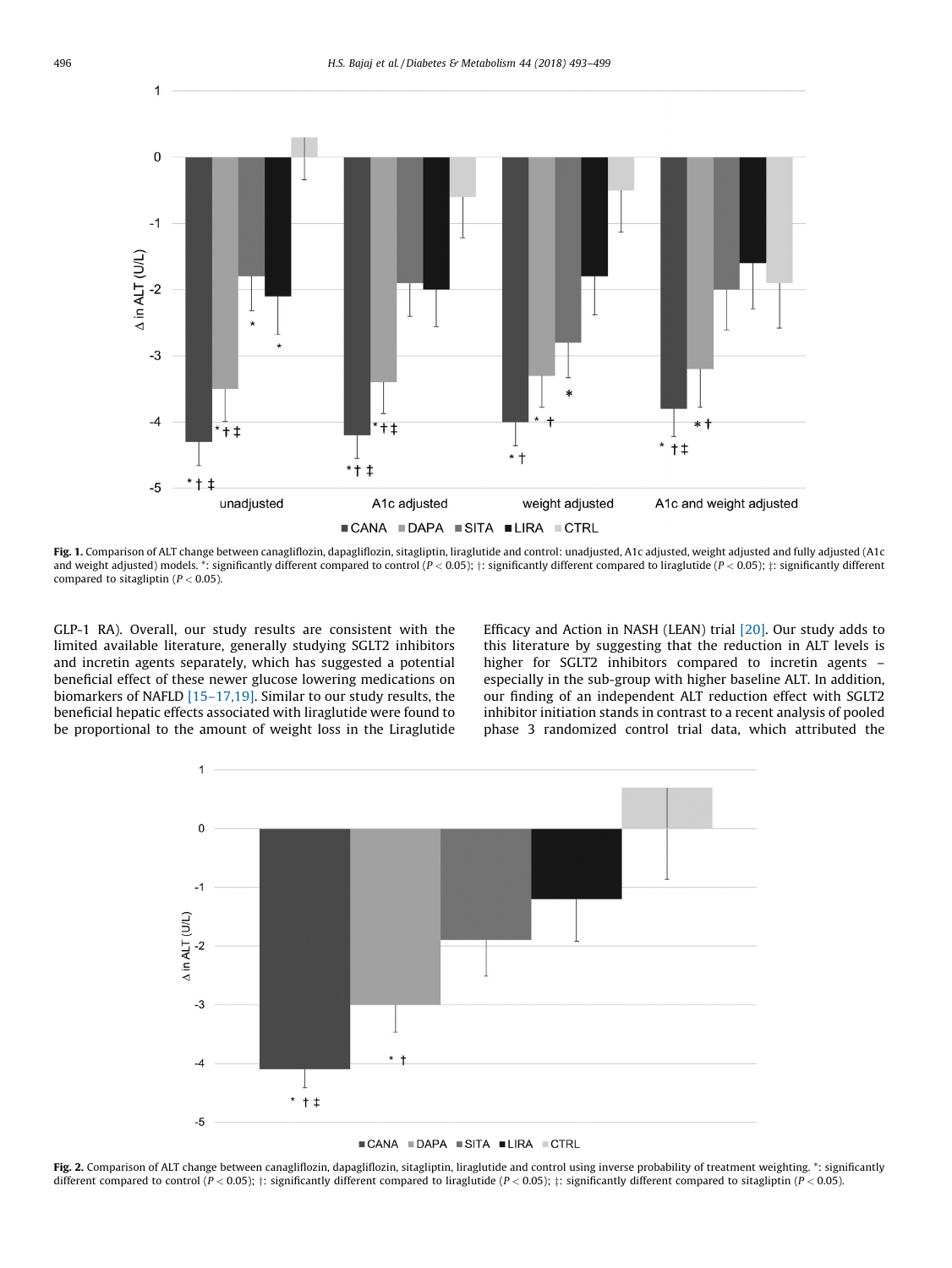<span id="page-4-0"></span>

Fig. 3. Statistically significant differences in ALT change between study treatment groups using inverse probability of treatment weighting stratified by low (ALT <30 U/L) versus high (ALT  $\geq$ 30 U/L) baseline ALT. In the low baseline ALT sub-group, there were significant differences in ALT change between canagliflozin and control (P = 0.03), canagliflozin and sitagliptin ( $P = 0.02$ ), and between canagliflozin and liraglutide ( $P = 0.02$ ). In the high baseline ALT sub-group, there were significant differences in ALT change between canagliflozin and control (P = 0.03), canagliflozin and liraglutide (P < 0.01), and between dapagliflozin and liraglutide (P = 0.04). \* = significantly different compared to control ( $P < 0.05$ );  $\dagger$  = significantly different compared to liraglutide ( $P < 0.05$ ).

canagliflozin-associated decrease in liver enzyme levels entirely to weight and A1c changes [\[15\]](#page-5-0). Notably, patients with elevated levels of ALT had been excluded in these phase 3 trials – which could explain the different results compared to our study.

We did not study mechanisms that led to the apparent ALT reduction in this retrospective clinical data-based study. Nonetheless, the opposing effects of SGLT2 inhibitors and incretin agents on insulin: glucagon ratio are well established in the literature. SGLT2 inhibitors lead to glucagon stimulation leading to a fall in insulin: glucagon ratio in both pre-clinical and clinical studies [\[11–](#page-5-0) [14\]](#page-5-0). Incretin agents lead to glucagon suppression and insulin stimulation, resulting in a rise in the insulin: glucagon ratio. Historically, insulin: glucagon ratio has been used as an index of anabolism, with insulin as the most potent anabolic hormone in the body, as opposed to glycogenolytic or catabolic activity of glucagon in the liver  $[26]$ . Hence, it is mechanistically plausible that these opposing glucagon effects may play a role in the differential liver effects of these two classes of glucose lowering medications. SGLT2 inhibitors, through glucosuria, may simulate calorie restriction by suppressing malonyl coenzyme A, thus allowing carnitine palmitoyl transferase 1 to distribute free fatty acids to  $\beta$ -oxidation instead of fat deposition [\[13,27,28\]](#page-5-0) – which may explain their independent beneficial effect on NAFLD associated in T2D in addition to being a possible explanation for their protective effects documented in cardiovascular outcome trials [\[29–31\].](#page-5-0)

Due to the growing epidemic of NAFLD, in association with T2D, there is an unmet clinical need for pharmacotherapy interventions that might be added to the lifestyle interventions currently recommended for management of these hepatic conditions [\[31,32\].](#page-5-0) The novel results of this study are hypothesis-generating, which should be further investigated in mechanistic studies as well as randomized trials comparing SGLT2 inhibitors and incretin agents in subjects with NAFLD associated with T2D. Depending on the results of future trials, it is plausible that medical management for patients with T2D may incorporate the presence of NAFLD as one of the clinical criteria for selection of appropriate glucose lowering medication.

Limitations of this study include those inherent to a retrospective observational analysis. We employed both multivariable adjustment as well as propensity score inverse probability of treatment weighting in two efforts to overcome the variations in background characteristics among the 5 treatment groups. Additionally, residual confounding and selection bias were limited in this retrospective analysis as unmeasured variables are unlikely to have influenced the choice of glucose lowering medication in our study. Another limitation of this study is that because of the clinical nature of this registry data, we were only able to use ALT levels as the sole surrogate marker for NASH. ALT has low sensitivity and predictive value as a biomarker in screening for NASH, and imaging or liver biopsy are preferred for liver categorization [\[33\]](#page-6-0), but ALT has been independently and strongly associated with the presence of NAFLD and NASH on liver biopsy [\[4,34–36\]](#page-5-0). Notably, because we compared the ALT change from baseline (as a continuous variable) among the five study treatment groups, the limitation of ALT in clinical diagnosis of NAFLD/NASH does not detract from this study's contribution. Finally, the classification of a high ALT level has traditionally required adjustment for gender [\[37\].](#page-6-0) However, the low likelihood of gender-based treatment initiation in the study treatment groups as well as the tertile analysis performed in this study overcomes this limitation of use of an ALT level of 30 IU/L to define a clinically high level, irrespective of gender.

#### 5. Conclusions

Initiation of SGLT2 inhibitors (canagliflozin, dapagliflozin) in a broad population of T2D patients was associated with a weight – and A1c-independent effect in reducing ALT levels (especially among those with higher baseline ALT levels); whereas the relatively smaller ALT reduction observed following initiation of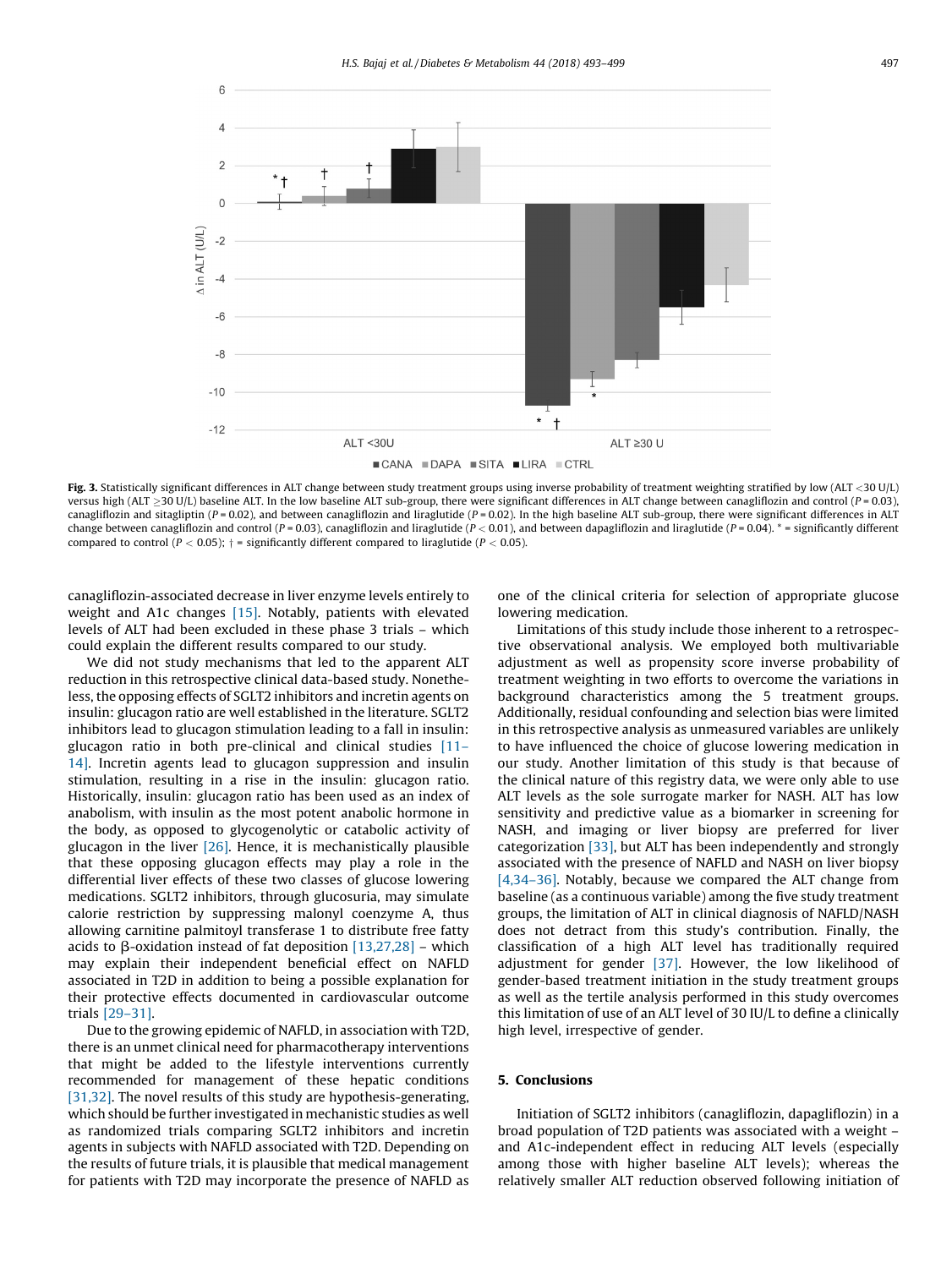<span id="page-5-0"></span>incretin therapies (sitagliptin, liraglutide) was found to be dependent on their weight and A1c reductions. Further research is needed to confirm and augment our study findings before a strategy of prescribing newer glucose lowering medications to patients suffering from NAFLD associated T2D can be applied to clinical practice.

### Guarantor of the article

Dr. Harpreet S. Bajaj accepts full responsibility for the conduct of the study. He had access to all of the data and had control of the decision to publish.

# Funding

This research did not receive any specific grant from funding agencies in the public, commercial, or not-for-profit sectors.

#### Contribution of authors

H.S. Bajaj, R.E. Brown and R. Aronson designed, planned the analysis and implemented the study.

R.E. Brown, L. Bhullar, N. Sohi and S. Kalra performed electronic registry data queries and cleaned the data generated.

H.S. Bajaj, R.E. Brown and R. Aronson interpreted the data.

H.S. Bajaj and R.E. Brown wrote the first draft of the manuscript.

R.E. Brown performed the statistical analyses.

All authors critically revised the manuscript for important intellectual content and approved the final manuscript.

#### Disclosure of interest

H.S. Bajaj has received grants or personal fees outside the submitted work, from Abbott, AstraZeneca, Boehringer Ingelheim, Eli Lilly and Company, Janssen Pharmaceutical, Merck & Co., Novo Nordisk, Sanofi, Pfizer, Takeda Pharmaceuticals, Valeant Pharmaceuticals, and Medtronic Inc.

R. Aronson reports personal fees and research support outside the submitted work from Novo Nordisk, Janssen, Sanofi, AstraZeneca, Eli Lilly, and research support from Merck and Boehringer Ingelheim.

R.E. Brown, L. Bhullar, N. Sohi and S. Kalra declare that they have no competing interest.

R.E.B., L.B., N.S. and S.K. have no conflicts of interest to declare.

#### Acknowledgements

None available.

# References

- [1] [Amarapurkar D, Amarapurkar A, Patel N, Agal S, Baigal R, Gupte P, et al.](http://refhub.elsevier.com/S1262-3636(18)30158-7/sbref0190) [Nonalcoholic steatohepatitis \(NASH\) with diabetes: predictors of liver fibrosis.](http://refhub.elsevier.com/S1262-3636(18)30158-7/sbref0190) [Ann Hepatol 2006;5:30–3](http://refhub.elsevier.com/S1262-3636(18)30158-7/sbref0190).
- [2] [Gupte P, Amarapurkar D, Agal S, Baijal R, Kulshrestha P, Pramanik S, et al. Non](http://refhub.elsevier.com/S1262-3636(18)30158-7/sbref0195)[alcoholic steatohepatitis in type 2 diabetes mellitus. J Gastroenterol Hepatol](http://refhub.elsevier.com/S1262-3636(18)30158-7/sbref0195) [2004;19:854–8](http://refhub.elsevier.com/S1262-3636(18)30158-7/sbref0195).
- [3] [Petit J-M, Guiu B, Masson D, Duvillard L, Jooste V, Buffier P, et al. Specifically](http://refhub.elsevier.com/S1262-3636(18)30158-7/sbref0200) [PNPLA3-mediated accumulation of liver fat in obese patients with type](http://refhub.elsevier.com/S1262-3636(18)30158-7/sbref0200) [2 diabetes. J Clin Endocrinol Metab 2010;95:E430–6.](http://refhub.elsevier.com/S1262-3636(18)30158-7/sbref0200)
- [4] [Leite N, Villela-Nogueira C, Pannain V, Bottino A, Rezende G, Cardoso C, et al.](http://refhub.elsevier.com/S1262-3636(18)30158-7/sbref0205) [Histopathological stages of nonalcoholic fatty liver disease in type 2 diabetes:](http://refhub.elsevier.com/S1262-3636(18)30158-7/sbref0205) [prevalences and correlated factors. Liv Int 2011;31:700–6.](http://refhub.elsevier.com/S1262-3636(18)30158-7/sbref0205)
- [5] [Loomba R, Abraham M, Tech B, Unalp A, Wilson L, Lavine J, et al. Association](http://refhub.elsevier.com/S1262-3636(18)30158-7/sbref0210) [between diabetes, family history of diabetes and risk of nonalcoholic steato](http://refhub.elsevier.com/S1262-3636(18)30158-7/sbref0210)[hepatitis and fibrosis. Hepatology 2012;56:943–51](http://refhub.elsevier.com/S1262-3636(18)30158-7/sbref0210).
- [6] [Belfort R, Harrison SA, Brown K, Darland C, Finch J, Hardies J, et al. A placebo](http://refhub.elsevier.com/S1262-3636(18)30158-7/sbref0215)[controlled trial of pioglitazone in subjects with nonalcoholic steatohepatitis. N](http://refhub.elsevier.com/S1262-3636(18)30158-7/sbref0215) [Eng J Med 2006;355:2297–307](http://refhub.elsevier.com/S1262-3636(18)30158-7/sbref0215).
- [7] [Cusi K, Orsak B, Bril F, Lomonaco R, Hecht J, Ortiz-Lopez C, et al. Long-term](http://refhub.elsevier.com/S1262-3636(18)30158-7/sbref0220) [pioglitazone treatment for patients with nonalcoholic steatohepatitis and](http://refhub.elsevier.com/S1262-3636(18)30158-7/sbref0220) [prediabetes or type 2 diabetes mellitus: a randomized trial. Ann Intern](http://refhub.elsevier.com/S1262-3636(18)30158-7/sbref0220) [Med 2016;165:305–15.](http://refhub.elsevier.com/S1262-3636(18)30158-7/sbref0220)
- [8] Ohki T, Isogawa A, Iwamoto M, Ohsugi M, Yoshida H, Toda N, et al. The effectiveness of liraglutide in nonalcoholic fatty liver disease patients with type 2 diabetes mellitus compared to sitagliptin and pioglitazone. Sci World J 2012;2012:496453[.](http://dx.doi.org/10.1100/2012/496453) <http://dx.doi.org/10.1100/2012/496453>.
- [9] [Sha S, Devineni D, Ghosh A, Polidori D, Chien S, Wexler D, et al. Canagliflozin, a](http://refhub.elsevier.com/S1262-3636(18)30158-7/sbref0230) [novel inhibitor of sodium glucose co-transporter 2, dose dependently reduces](http://refhub.elsevier.com/S1262-3636(18)30158-7/sbref0230) [calculated renal threshold for glucose excretion and increases urinary glucose](http://refhub.elsevier.com/S1262-3636(18)30158-7/sbref0230) [excretion in healthy subjects. Diab Obes Metab 2011;13:669–72](http://refhub.elsevier.com/S1262-3636(18)30158-7/sbref0230).
- [10] [DeFronzo R, Hompesch M, Kasichayanula S, Liu X, Hong Y, Pfister M, et al.](http://refhub.elsevier.com/S1262-3636(18)30158-7/sbref0235) [Characterization of renal glucose reabsorption in response to dapagliflozin in](http://refhub.elsevier.com/S1262-3636(18)30158-7/sbref0235) [healthy subjects and subjects with type 2 diabetes. Diabetes Care 2013;36:](http://refhub.elsevier.com/S1262-3636(18)30158-7/sbref0235) [3169–76.](http://refhub.elsevier.com/S1262-3636(18)30158-7/sbref0235)
- [11] [Mudaliar S, Henry R, Boden G, Smith S, Chalamandaris A, Duchesne D, et al.](http://refhub.elsevier.com/S1262-3636(18)30158-7/sbref0240) [Changes in insulin sensitivity and insulin secretion with the sodium glucose](http://refhub.elsevier.com/S1262-3636(18)30158-7/sbref0240) [cotransporter 2 inhibitor dapagliflozin. Diabetes Technol Ther 2014;16:](http://refhub.elsevier.com/S1262-3636(18)30158-7/sbref0240) [137–44.](http://refhub.elsevier.com/S1262-3636(18)30158-7/sbref0240)
- [12] [Ferrannini E, Muscelli E, Frascerra S, Baldi S, Mari A, Heise T, et al. Clinical](http://refhub.elsevier.com/S1262-3636(18)30158-7/sbref0245) [medicine metabolic response to sodium-glucose cotransporter 2 inhibition in](http://refhub.elsevier.com/S1262-3636(18)30158-7/sbref0245) [type 2 diabetic patients. J Clin Invest 2014;124:499–508.](http://refhub.elsevier.com/S1262-3636(18)30158-7/sbref0245)
- [13] [Merovci A, Solis-herrera C, Daniele G, Eldor R, Fiorentino TV, Tripathy D, et al.](http://refhub.elsevier.com/S1262-3636(18)30158-7/sbref0250) [Dapagliflozin improves muscle insulin sensitivity but enhances endogenous](http://refhub.elsevier.com/S1262-3636(18)30158-7/sbref0250) [glucose production. J Clin Invest 2014;124:509–14](http://refhub.elsevier.com/S1262-3636(18)30158-7/sbref0250).
- [14] [Hansen L, Iqbal N, Ekholm E, Cook W, Hirshberg B. Postprandial dynamics of](http://refhub.elsevier.com/S1262-3636(18)30158-7/sbref0255) [plasma glucose, insulin, and glucagon in patients with type 2 diabetes treated](http://refhub.elsevier.com/S1262-3636(18)30158-7/sbref0255) [with saxagliptin plus dapagliflozin add-on to metformin therapy. Endocr Pr](http://refhub.elsevier.com/S1262-3636(18)30158-7/sbref0255) [2014;20:1187–97](http://refhub.elsevier.com/S1262-3636(18)30158-7/sbref0255).
- [15] [Leiter LA, Forst T, Polidori D, Balis DA, Xie J, Sha S. Effect of canagliflozin on](http://refhub.elsevier.com/S1262-3636(18)30158-7/sbref0260) [liver function tests in patients with type 2 diabetes. Diab Metab 2016;42:](http://refhub.elsevier.com/S1262-3636(18)30158-7/sbref0260) [25–32.](http://refhub.elsevier.com/S1262-3636(18)30158-7/sbref0260)
- [16] [Katsuyama H, Hamasaki H, Adachi H, Moriyama S, Kawaguchi A, Sako A, et al.](http://refhub.elsevier.com/S1262-3636(18)30158-7/sbref0265) [Effects of sodium-glucose cotransporter 2 inhibitors on metabolic parameters](http://refhub.elsevier.com/S1262-3636(18)30158-7/sbref0265) [in patients with type 2 diabetes: a chart-based analysis. J Clin Med Res](http://refhub.elsevier.com/S1262-3636(18)30158-7/sbref0265) [2016;8:237–43.](http://refhub.elsevier.com/S1262-3636(18)30158-7/sbref0265)
- [17] [Ito D, Shimizu S, Inoue K, Saito D, Yanagisawa M, Inukai K, et al. Comparison of](http://refhub.elsevier.com/S1262-3636(18)30158-7/sbref0270) [ipragliflozin and pioglitazone effects on nonalcoholic fatty liver disease in](http://refhub.elsevier.com/S1262-3636(18)30158-7/sbref0270) [patients with type 2 diabetes: a randomized, 24-week, open-label, active](http://refhub.elsevier.com/S1262-3636(18)30158-7/sbref0270)[controlled trial. Diabetes Care 2017;40:1364–72.](http://refhub.elsevier.com/S1262-3636(18)30158-7/sbref0270)
- [18] [Garber A. Long-acting glucagon-like peptide 1 receptor agonists. Diabetes Care](http://refhub.elsevier.com/S1262-3636(18)30158-7/sbref0275) [2011;34:S279–84](http://refhub.elsevier.com/S1262-3636(18)30158-7/sbref0275).
- [19] [Carbone L, Angus P, Yeomans N. Incretin-based therapies for the treatment of](http://refhub.elsevier.com/S1262-3636(18)30158-7/sbref0280) [non-alcoholic fatty liver disease: a systematic review and meta-analysis. J](http://refhub.elsevier.com/S1262-3636(18)30158-7/sbref0280) [Gastroenterol Hepatol 2016;31:23–31.](http://refhub.elsevier.com/S1262-3636(18)30158-7/sbref0280)
- [20] [Armstrong MJ, Gaunt P, Aithal GP, Barton D, Hull D, Parker R, et al. Liraglutide](http://refhub.elsevier.com/S1262-3636(18)30158-7/sbref0285) [safety and effi cacy in patients with non-alcoholic steatohepatitis \(LEAN\): a](http://refhub.elsevier.com/S1262-3636(18)30158-7/sbref0285) [multicentre, double-blind, randomised, placebo-controlled phase 2 study.](http://refhub.elsevier.com/S1262-3636(18)30158-7/sbref0285) [Lancet 2016;387:679–90](http://refhub.elsevier.com/S1262-3636(18)30158-7/sbref0285).
- [21] [Smits MM, Tonneijck L, Muskiet MHA, Kramer MHH, Pouwels PJW, Bos ICP,](http://refhub.elsevier.com/S1262-3636(18)30158-7/sbref0290) [et al. Twelve week liraglutide or sitagliptin does not affect hepatic fat in](http://refhub.elsevier.com/S1262-3636(18)30158-7/sbref0290) [type 2 diabetes: a randomised placebo-controlled trial. Diabetologia](http://refhub.elsevier.com/S1262-3636(18)30158-7/sbref0290) [2016;59:2588–93](http://refhub.elsevier.com/S1262-3636(18)30158-7/sbref0290).
- [22] [Bajaj H, Aronson R, Venn K, Ye C, Sharaan M. The need associated with](http://refhub.elsevier.com/S1262-3636(18)30158-7/sbref0295) [diabetes primary care and the impact of referral to a specialist-centered](http://refhub.elsevier.com/S1262-3636(18)30158-7/sbref0295) [Multi-disciplinary Diabetes Program \(NADIR study\). Can J Diabetes](http://refhub.elsevier.com/S1262-3636(18)30158-7/sbref0295) [2016;40:120–5.](http://refhub.elsevier.com/S1262-3636(18)30158-7/sbref0295)
- [23] [Aronson R, Orzech N, Ye C, Goldenberg R, Brown V. Specialist-led diabetes](http://refhub.elsevier.com/S1262-3636(18)30158-7/sbref0300) [registries and predictors of poor glycemic control in type 2 diabetes: insights](http://refhub.elsevier.com/S1262-3636(18)30158-7/sbref0300) [into the functionally refractory patient from the LMC Diabetes Registry data](http://refhub.elsevier.com/S1262-3636(18)30158-7/sbref0300)[base. J Diabetes 2016;8:76–85](http://refhub.elsevier.com/S1262-3636(18)30158-7/sbref0300).
- [24] [McCaffrey D, Griffin B, Almirall D, Slaughter M, Ramchand R, Burgette L. A](http://refhub.elsevier.com/S1262-3636(18)30158-7/sbref0305) [tutorial on propensity score estimation for multiple treatments using gener](http://refhub.elsevier.com/S1262-3636(18)30158-7/sbref0305)[alized boosted models. Stat Med 2013;32:3388–414.](http://refhub.elsevier.com/S1262-3636(18)30158-7/sbref0305)
- [25] [Austin PC, Stuart EA. Moving towards best practice when using inverse](http://refhub.elsevier.com/S1262-3636(18)30158-7/sbref0310) [probability of treatment weighting \(IPTW\) using the propensity score to](http://refhub.elsevier.com/S1262-3636(18)30158-7/sbref0310) [estimate causal treatment effects in observational studies. Stat Med](http://refhub.elsevier.com/S1262-3636(18)30158-7/sbref0310) [2015;34:3661–79](http://refhub.elsevier.com/S1262-3636(18)30158-7/sbref0310).
- [26] [Unger R. Glucagon and the insulin: glucagon ratio in diabetes and other](http://refhub.elsevier.com/S1262-3636(18)30158-7/sbref0315) [catabolic illnesses. Diabetes 1971;20:834–8.](http://refhub.elsevier.com/S1262-3636(18)30158-7/sbref0315)
- [Rossetti L, Smith D, Shulman G, Papachristou D, Defronzo RA. Correction of](http://refhub.elsevier.com/S1262-3636(18)30158-7/sbref0320) [hyperglycemia with Phlorizin normalizes tissue sensitivity to insulin in dia](http://refhub.elsevier.com/S1262-3636(18)30158-7/sbref0320)[betic rats. J Clin Invest 1987;79:1510–5](http://refhub.elsevier.com/S1262-3636(18)30158-7/sbref0320).
- [28] [Bonner C, Kerr-conte J, Gmyr V, Queniat G, Moerman E, Thevent J, et al.](http://refhub.elsevier.com/S1262-3636(18)30158-7/sbref0325) [Inhibition of the glucose transporter SGLT2 with dapagliflozin in pancreatic](http://refhub.elsevier.com/S1262-3636(18)30158-7/sbref0325) [alpha cells triggers glucagon secretion. Nat Med 2015;21:512–7.](http://refhub.elsevier.com/S1262-3636(18)30158-7/sbref0325)
- [29] [Zinman B, Wanner C, Lachin JM, Fitchett D, Bluhmki E, Hantel S, et al.](http://refhub.elsevier.com/S1262-3636(18)30158-7/sbref0330) [Empagliflozin, cardiovascular outcomes, and mortality in type 2 diabetes.](http://refhub.elsevier.com/S1262-3636(18)30158-7/sbref0330) [New Eng J Med 2015;373:2117–28](http://refhub.elsevier.com/S1262-3636(18)30158-7/sbref0330).
- [30] [Ferrannini E, Mark M, Mayoux E. CV protection in the EMPA-REG](http://refhub.elsevier.com/S1262-3636(18)30158-7/sbref0335) [OUTCOME trial: a ''thrifty substrate'' hypothesis. Diabetes Care 2016;39:](http://refhub.elsevier.com/S1262-3636(18)30158-7/sbref0335) [1108–14](http://refhub.elsevier.com/S1262-3636(18)30158-7/sbref0335).
- [31] [Neal B, Perkovic V, Mahaffey K, de Zeeuw D, Fulcher G, Erondu N, et al.](http://refhub.elsevier.com/S1262-3636(18)30158-7/sbref0340) [Canagliflozin and cardiovascular and renal events in type 2 diabetes. New](http://refhub.elsevier.com/S1262-3636(18)30158-7/sbref0340) [Eng J Med 2017;377:644–57](http://refhub.elsevier.com/S1262-3636(18)30158-7/sbref0340).